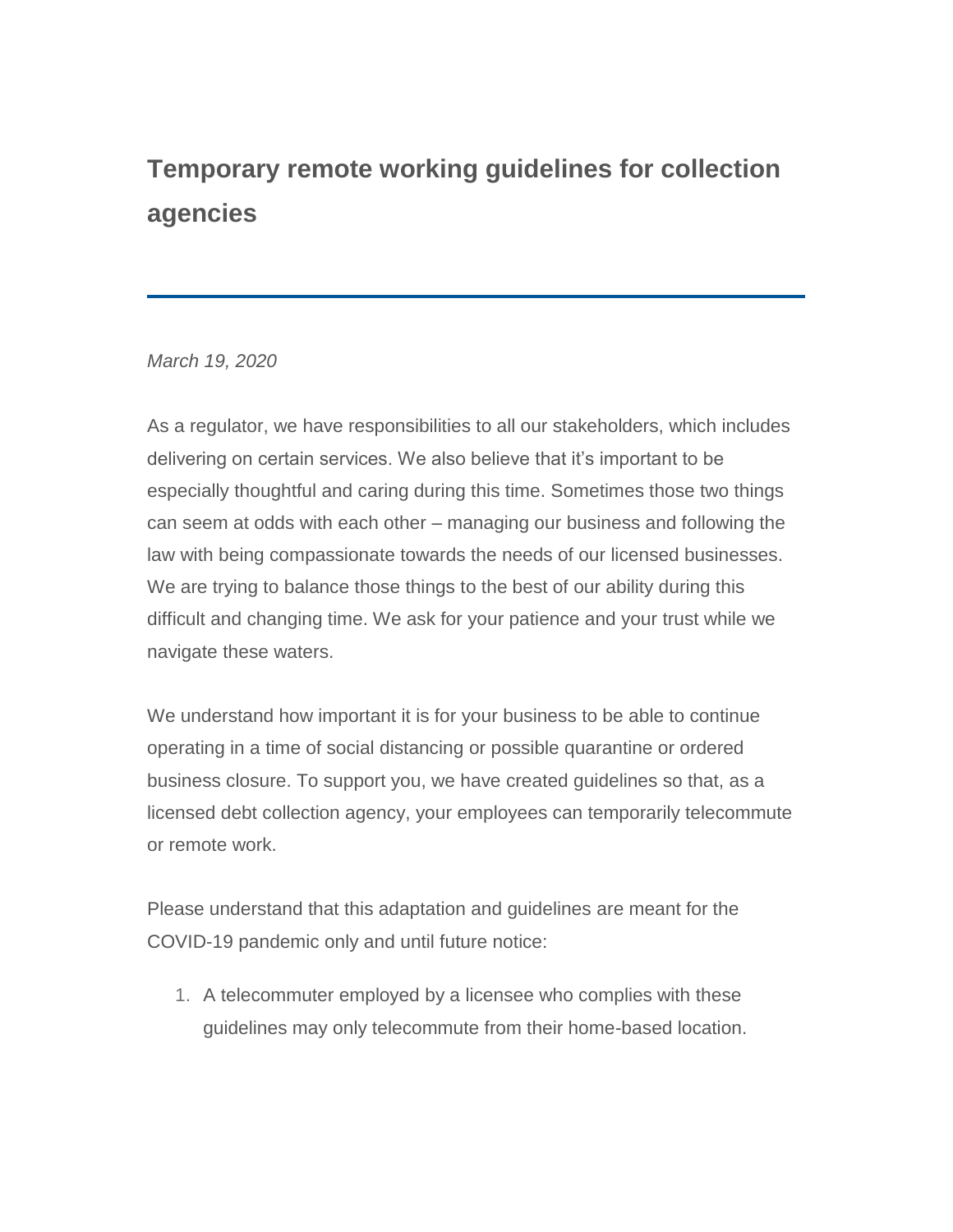- 2. If law or health directives allow, telecommuters are only to directly meet and serve clients from licensed locations and not at remote or unlicensed home-based locations.
- 3. A telecommuter may not, in the course of conducting business, display on any visual representation, correspondence or business cards or on any printed or electronic advertisement, a name, address, telephone number, fax number or other identification (electronic or otherwise), other than those relating to the licensed location.
- 4. Other than cell phone numbers or corporate IP based phone numbers, telecommuters may not disclose their personal telephone number(s) to suppliers or clients nor reveal that they are conducting business from any unlicensed location.
- 5. Payments for services may be received only at the licensed office unless those payments are through electronic means via credit card or immediate EFT, and no payment information is retained or stored in the home-based location.
- 6. All client files, arrangement details and associated original records of accounting or contracts handled by a telecommuter must be kept at the businesses' licensed location. (It is permissible for telecommuters to retain copies of routine correspondence and other records at their homebased location).
- 7. Persons selling or otherwise arranging for the supply of goods and services to consumers with the expectation of receiving payment or benefit for so doing, are deemed to be acting as licensees and are required to comply with the provisions of these guidelines.
- 8. With the exception of paragraphs 6 and 7 above, these guidelines do not apply to employees of licensees performing purely accounting or other administrative functions.